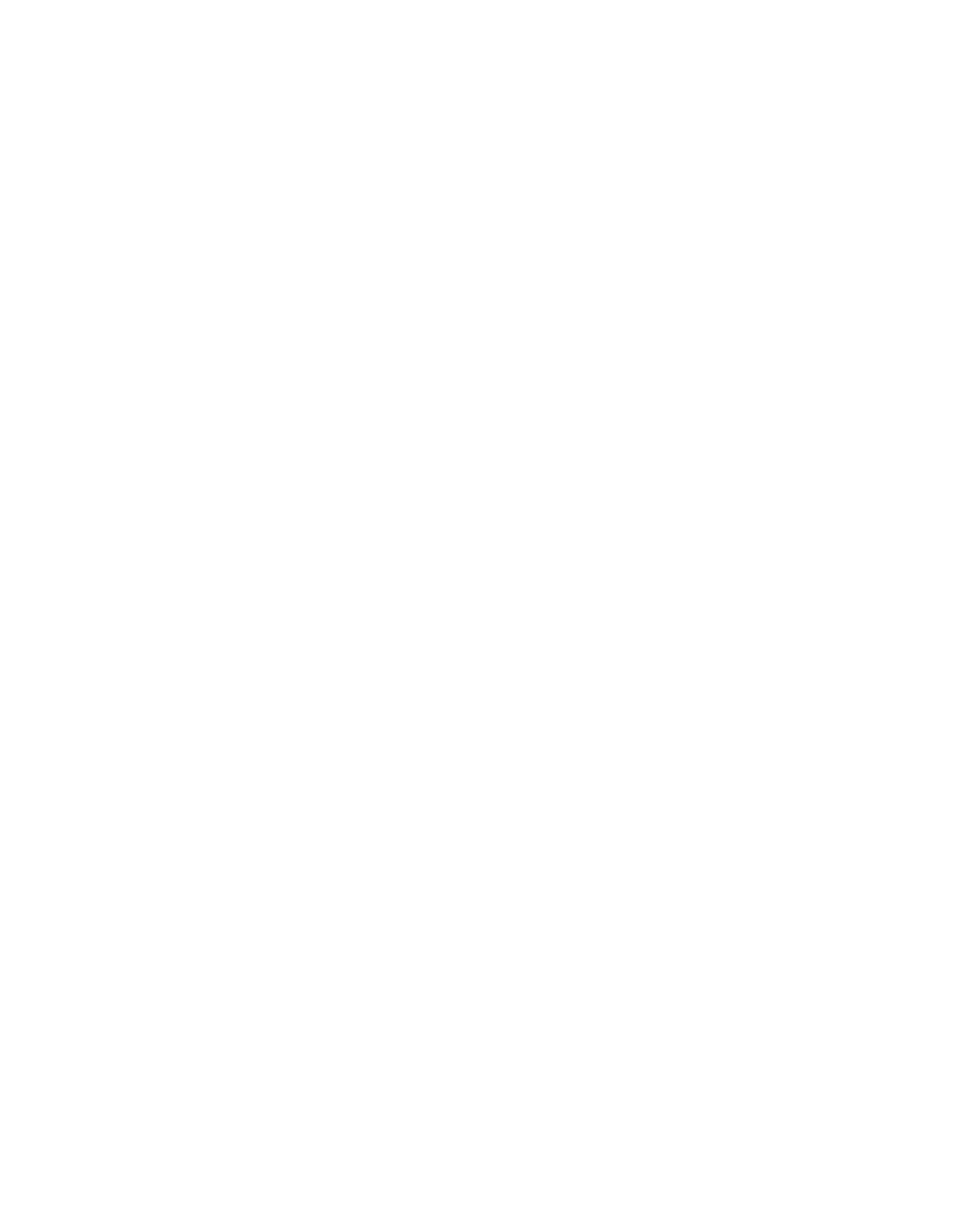# **Statement by Mr. Lars Rohde, Governor, Denmark On behalf of Denmark, Republic of Estonia, Finland, Iceland, Republic of Latvia, Republic of Lithuania, Norway, and Sweden**

## *Recovery is underway, albeit uneven and uncertain – urgent to ensure a faster global vaccine rollout.*

- 1. *The global economy continues to recover supported by vaccine rollouts, increased adaptability and sustained strong policy support*. However, the divergence between countries is becoming larger and more persistent amidst differences in the coverage of vaccinations and the available policy space. Downside risks dominate in many parts of the world, with the fear of new virus variants and supply bottlenecks turning out to be more persistent. Moreover, higher and more persistent inflation could result in earlier and more rapid monetary policy normalization triggering financial volatility. On the upside, the use of accrued savings or faster than expected productivity growth could lead to higher than expected growth in several advanced economies.
- 2. *Containing the pandemic globally is the number one short-term priority.* Increased global attention to ensure vaccination targets can be met also in developing and low-income countries is central to fortify a lasting recovery. Unequal access to vaccines remains the main concern. It is therefore crucial to continue supporting the ACT-A collaboration and its COVAX facility to ensure global distribution of vaccines and other Covid-19 tools, while encouraging continued vaccinations in all country groups. We support the IMF's proposed goal for countries to vaccinate at least 40% of the population by the end of 2021 and at least 60% by the first half of 2022.

## *Fighting climate change is the largest global policy challenge of our time and policy action must be accelerated.*

- 3. The recent IPCC report confirms the increasingly alarming threats from global warming. Meanwhile greenhouse gas emissions continue to rise, and concrete policy actions are insufficient. There is no time to waste. *Ambitions must be raised, and action accelerated to achieve net-zero CO2 emissions and a strong reduction in other greenhouse gas emissions by 2050.* We call on all participants of the upcoming COP26 conference to commit to concrete action to meet these objectives.
- 4. Carbon pricing is the most cost- effective measure to curb CO2 emission at the necessary speed and scale. We call for *agreeing on internationally coordinated carbon pricing, which provides a transparent and efficient instrument for decarbonization* and addresses challenges arising from competitiveness and carbon leakage. To ensure an equitable transition to a sustainable economy, measures are needed to mitigate the potential negative social impacts especially on vulnerable groups.
- 5. In addition*, fostering a smooth and swift transition to a green economy will require a broad range of policy tools and measures*. Tax policies, public investments, regulation and standards need to be geared towards accelerating investment and innovation in green infrastructure and technologies. Moreover, aligning the financial system's regulation and operations with climate objectives, providing incentives for households and businesses to reduce their carbon footprint, and taking measures to protect biodiversity will support the transition.

## *Policies will require careful calibration to the country specific stage of the recovery.*

6. *Policies should continue to foster recovery amidst an enduring pandemic and increased uncertainty*. The optimal policy mix will depend on the country context, while it remains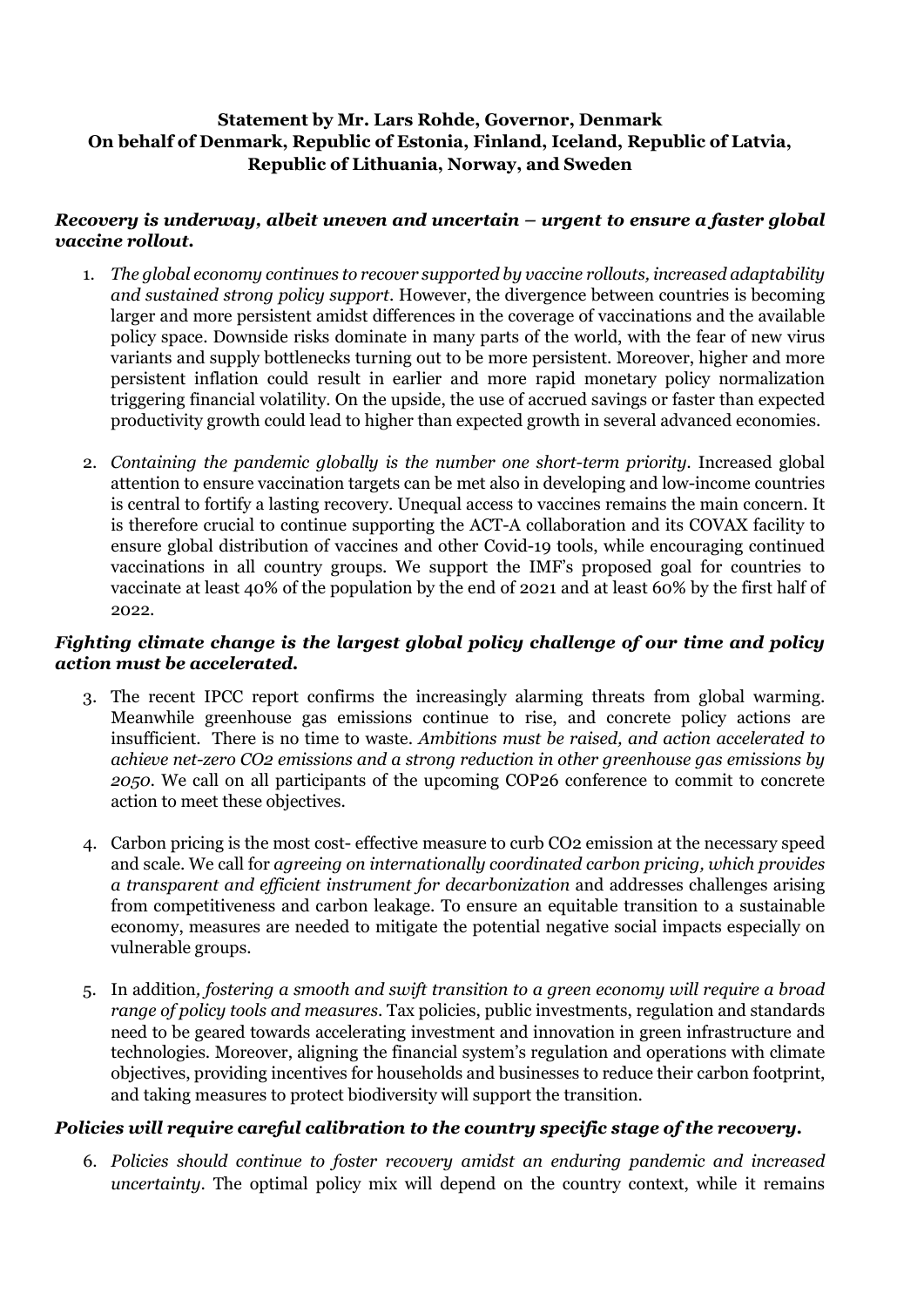important to carefully balance tradeoffs between supporting growth in the short-term and ensuring longer-term stability.

- 7. Sound fiscal policy and debt sustainability are prerequisites for strong and sustained public action to handle both short-term shocks and longer-term structural changes. *Fiscal support should be targeted, while firmly anchored in a credible medium-term fiscal framework*. Fiscal policy should remain counter-cyclical and improving economic conditions should be used as an opportunity to rebuild fiscal buffers.
- 8. Despite the uncertainty related to inflation prospects, long-term inflation expectations in advanced economies remain well-anchored. The ability to see through transitory inflation pressures is key for central banks, where a premature tightening could result in too low inflation. Nevertheless, in the case of sustained faster than expected inflation outcomes central banks should remain ready to respond. *Avoiding a de-anchoring of inflation expectations is paramount.* To this effect clear communication of the views on inflation developments and monetary policy outlook continue to be crucial.
- 9. Looking beyond the crisis response, *investment and structural policies to boost productivity and innovation to facilitate the green and digital transformations should be prioritized*. Moreover, focus is needed to improve the labor market situation. Investments in human capital and bolstering social safety nets will be central in creating societies with more equal opportunities. To improve resilience, financial sector policies should be calibrated and targeted to tackle the build-up of vulnerabilities, notably through pro-active use of well-designed macroprudential policies and rebuilding of financial buffers.
- 10. *Multilateral solutions are paramount to address contemporary global economic challenges and to ensure a broad-based recovery*. Invigorating international trade and defusing tensions should remain high on the global agenda. Strengthening our rules-based trade system, including by reforming the WTO, will be essential to foster a level playing field in the global economy. On international taxation, it is essential to agree on and enforce a floor on the effective corporate taxation to limit harmful tax competition.

#### *IMF surveillance is central to assist members in a challenging policy environment…*

- 11. *In an uncertain global environment, the benefits of surveillance increase.* The Fund's recently updated surveillance framework supports the membership when navigating through the rebuilding of buffers and the safeguarding of financial stability amidst policy normalization. Moreover, the new strategies on climate and digital money will help surveillance to focus also on the longer-term opportunities, risks and challenges arising from greening and digitalizing our economies.
- 12. As the more acute phase of the pandemic abates, *debt sustainability and debt transparency issues should gain importance in Fund surveillance* supported by the IMF's updated debt sustainability tools and by focusing policy measures to improve efficiency both in revenue collection and expenditures. Special focus is needed for highly indebted, fragile and low-income countries, where despite the low interest rate environment, high debt levels imply that debt service costs are increasingly crowding out development expenditure. We highlight the importance of ensuring effective implementation of the Paris Club and G20 Common Framework for debt treatments and enhanced focus on debt data transparency.